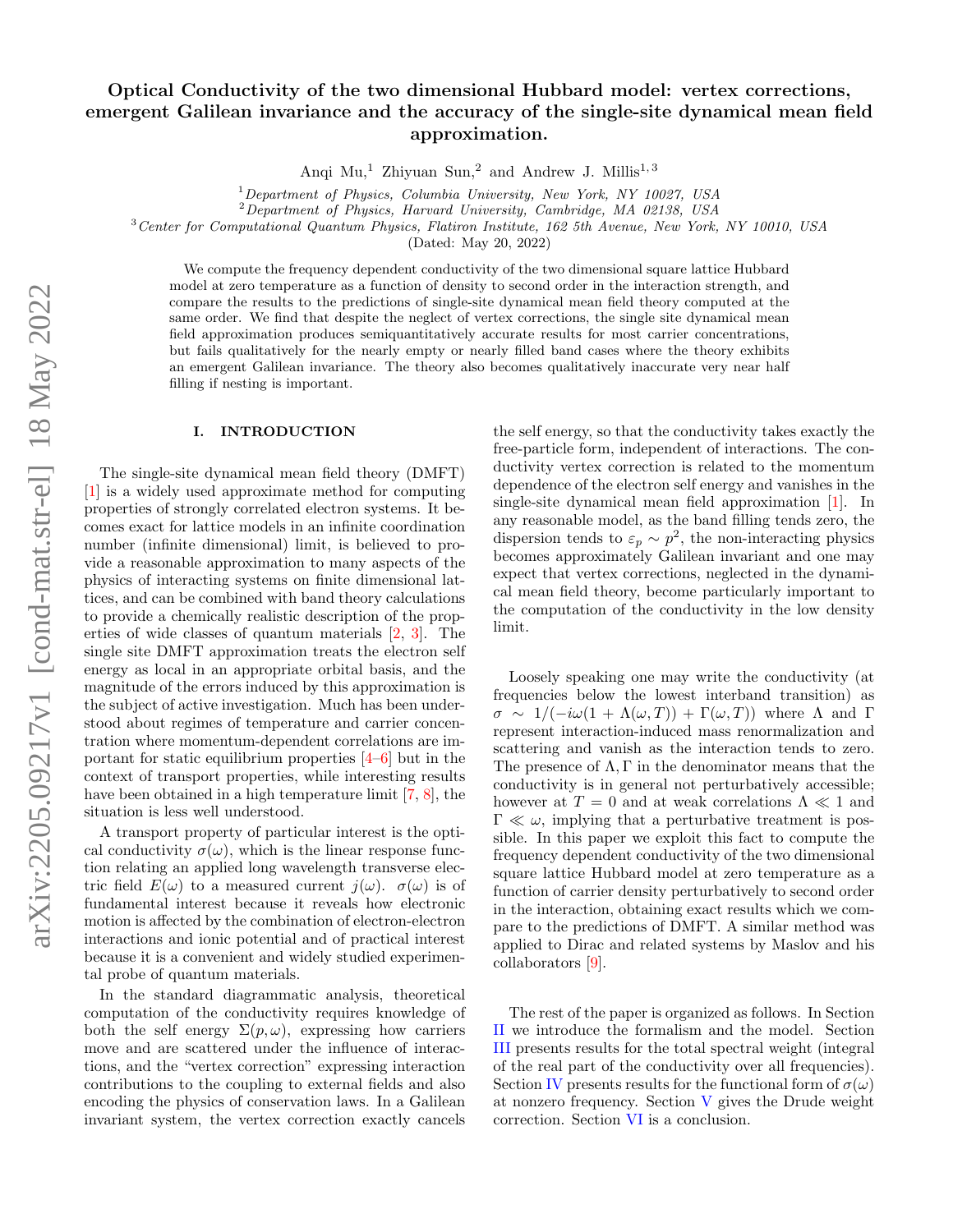### <span id="page-1-0"></span>II. FORMALISM

#### A. Conductivity: definitions

We consider a system described by a Hamiltonian  $H[A]$  depending on a spatially uniform time-dependent vector potential **A** related to the electric field as  $\mathbf{E} =$  $-\partial_t \mathbf{A}$ . (In this paper we choose units such that the speed of light, Planck constant  $\hbar$  and the electric charge are set to unity). The current operator  $\mathbf{j} = -\frac{\delta \hat{H}}{\delta \mathbf{A}}$  and standard linear response arguments yield the elements of the temperature  $T = 0$  conductivity tensor as

<span id="page-1-1"></span>
$$
\sigma^{\alpha\beta}(\omega) = \frac{1}{i\omega} \left[ -K^{\alpha\beta} + \chi_{jj}^{\alpha\beta}(\omega) \right],\tag{1}
$$

where

<span id="page-1-3"></span>
$$
K^{\alpha\beta} = \left\langle \frac{\delta^2 \hat{H}}{\delta A^{\alpha} \delta A^{\beta}} \right\rangle, \tag{2}
$$

and the current-current correlation function is

$$
\chi_{jj}^{\alpha\beta}(t-t') = i \left\langle \left[\hat{j}^{\alpha}(t), \hat{j}^{\beta}(t')\right] \right\rangle \theta(t-t'). \tag{3}
$$

The expectation values are taken in the ground state of the model. We will specialize to high symmetry situations where the conductivity is proportional to the unit tensor and for explicit calculations take the electric field and current operator to be in the x direction.

The real  $\sigma_1$  and imaginary  $\sigma_2$  parts of the conductivity obey a Kramers-Kronig relation,

<span id="page-1-2"></span>
$$
\sigma_2(\omega) = \mathcal{P} \int \frac{dx}{\pi} \frac{\sigma_1(x)}{\omega - x}.
$$
 (4)

Because the current-current correlation function vanishes rapidly as  $\omega \to \infty$ , we obtain by comparing the  $\omega \to \infty$ limits of Eq.  $(1)$  and Eq.  $(4)$ ,

$$
K = \int \frac{dx}{\pi} \sigma_1(x). \tag{5}
$$

In a system with a discrete translational invariance at  $T = 0$ , it may be that

<span id="page-1-4"></span>
$$
lim_{\omega \to 0} (K - \chi_{jj}(\omega)) \equiv K_D \neq 0,
$$
 (6)

so that the low frequency limit of the conductivity may be written as

<span id="page-1-7"></span>
$$
\sigma(\omega) = \frac{-K_D}{i\omega} + \sigma_{reg}(\omega),\tag{7}
$$

defining the "Drude weight"  $K_D$ . Here  $\lim_{\omega \to 0} \omega \sigma_{reg}(\omega) = 0$ . The term proportional to  $K_D$  represents the fraction of the carriers that may be freely accelerated by an electric field.

In summary, we may characterize the conductivity by three quantities: the "total spectral weight"  $K$  (Eq.  $(2)$ ), the 'Drude weight' of freely accelerating carriers  $K_D$ 

(Eq. [\(6\)](#page-1-4)) and the form of the frequency dependent conductivity  $\chi_{jj}/\omega$ . In a Galilean-invariant system  $K = K_D$ and  $\chi_{jj} = 0$  independent of interactions. In periodic solids the combination of interactions and reduction from continuous to discrete translation invariance causes  $K_D < K$  and  $\chi_{ij} \neq 0$ . In the rest of this paper we investigate, within a perturbative approximation to a simple model, the extent to which the dynamical mean field approximation accurately captures the magnitude and frequency dependence of these effects.

#### B. Calculational formalism

As mentioned in the introduction, the conductivity may alternatively be written as

$$
\sigma(\omega) = \frac{K}{-i\omega(1 + \Lambda(\omega)) + \Gamma(\omega)},
$$
\n(8)

where the "memory function"  $-i\omega\Lambda(\omega) + \Gamma(\omega) \equiv$  $K\sigma(\omega)^{-1} + i\omega$ . Because the inverse conductivity is a physically well defined response function,  $\omega\Lambda$  and  $\Gamma$  also obey a Kramers-Kronig relation, and following from the properties of  $\sigma$  we see that both  $\Lambda$  and  $\Gamma$  are even functions of  $\omega$ . At  $T = 0$  in a Fermi liquid with discrete translational invariance we expect  $\lim_{\omega \to 0} \Lambda = A + \mathcal{O}\omega^2$  and  $\lim_{\omega \to 0} \Gamma = B\omega^2 + \mathcal{O}\omega^4$ . Both  $\Lambda$  and  $\Gamma$  vanish at high frequencies and also vanish in the non-interacting limit, so for small interactions

<span id="page-1-6"></span>
$$
\sigma(\omega) = \frac{-K}{i\omega(1 + \Lambda(\omega))} + \frac{K\Gamma(\omega)}{\omega^2},\tag{9}
$$

implying

$$
K_D = \frac{K}{1+A} \approx K(1-A),\tag{10}
$$

$$
Re\left[\sigma_{reg}(\omega)\right] = \frac{K\Gamma(\omega)}{\omega^2},\tag{11}
$$

and, by comparing to Eq. [\(1\)](#page-1-1),

<span id="page-1-5"></span>
$$
\Gamma(\omega) = \frac{\omega Im[\chi_{jj}(\omega)]}{K}.
$$
\n(12)

Thus a perturbative calculation of  $\chi_{jj}$  provides a perturbative calculation of Γ which in the weak coupling,  $T = 0$ limit provides a complete description of the conductivity. At nonzero temperature, this method would fail at low frequencies because  $\Gamma$  would have a term proportional to  $T^2$  so  $\Gamma/\omega$  would not be small below a small frequency of the order of the square of the interaction times the temperature. Some kind of resummation would have to be performed, but this is not considered here.

We calculate the current-current correlation function using the force-force method [\[10\]](#page-11-4). The essential idea is to integrate by parts, noting that time derivatives correspond to commutators with the Hamiltonian and that the non-interacting term commutes with the current.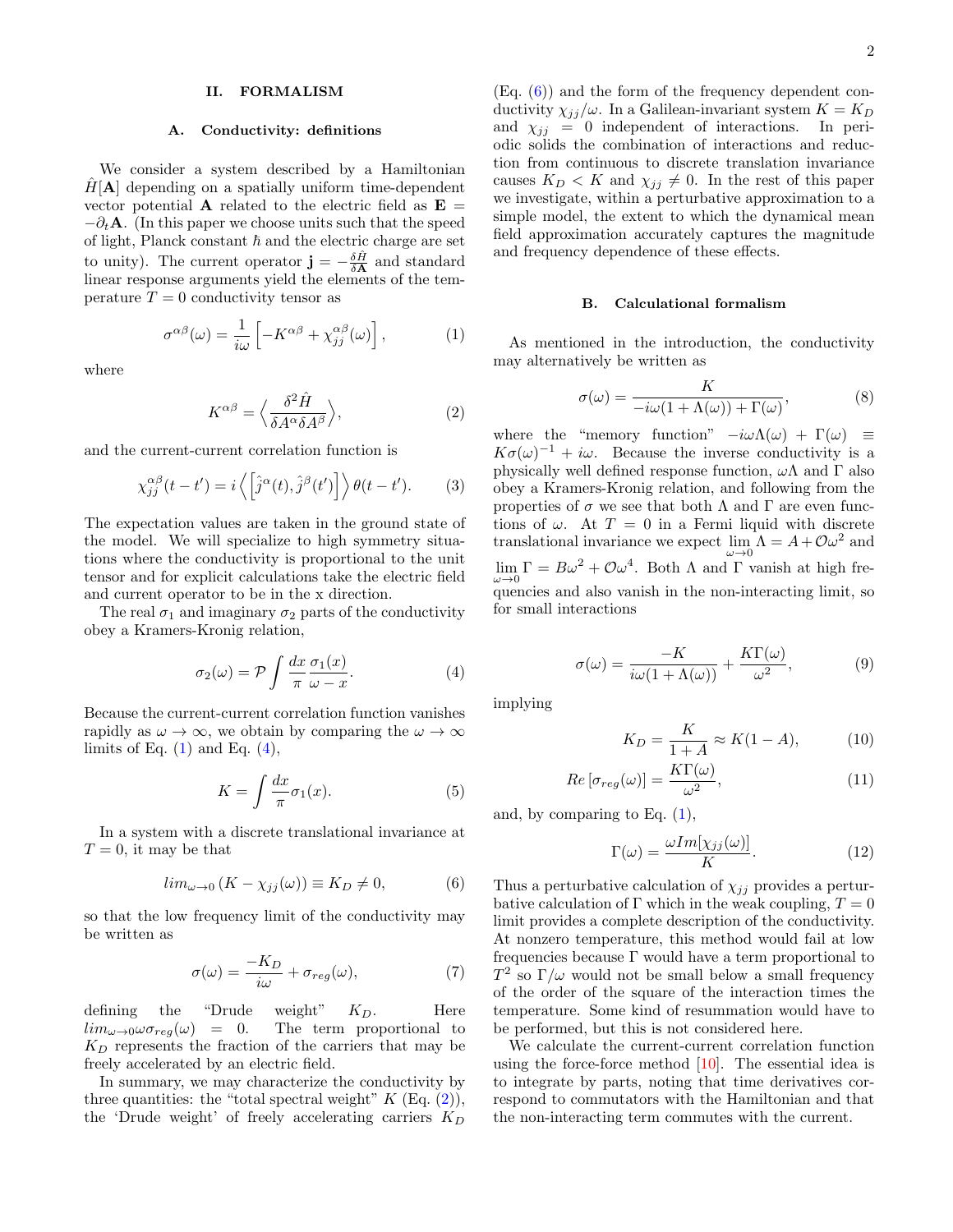$\left[\hat{H}, \hat{j}^{\alpha}\right]$  as (see Appendix [B\)](#page-7-0)

$$
\chi_{jj}^{xx}(i\omega_n) = -\frac{1}{(i\omega_n)^2} \left\langle \left[ \hat{j}^x(0), \frac{d\hat{j}^x(\tau)}{d\tau} \bigg|_{\tau=0} \right] \right\rangle - \frac{1}{(i\omega_n)^2} \int_0^\beta d\tau e^{i\omega_n \tau} \left\langle T_\tau \hat{F}^x(\tau) \hat{F}^x(0) \right\rangle. \tag{13}
$$

The first term does not contribute to the dissipative part; we will focus on the second term. For notational convenience we have written the formulas on the imaginary time axis.

In the dynamical mean field formalism vertex corrections vanish and the current-current correlation function is given as a convolution of two electron Green functions and two velocity operators,

$$
\chi_{jj}^{xx}(i\omega_n) = -T \sum_{\nu_n, \sigma} \sum_k v_k G_{\sigma}(k, i\omega_n + i\nu_n) v_k G_{\sigma}(k, i\nu_n).
$$
\n(14)

### C. Hubbard model

We specifically study the one-band two dimensional square lattice Hubbard model with nearest neighbour hopping. The Hamiltonian  $H$  contains a quadratic (hopping) part  $\hat{T}$  and an interaction part  $\hat{H}_I$ , where

$$
\hat{T} = -\sum_{ij\sigma} t_{ij} c_{i\sigma}^{\dagger} c_{j\sigma} = \sum_{k\sigma} E_k c_{k\sigma}^{\dagger} c_{k\sigma},
$$
\n
$$
\hat{H}_I = \sum_i U n_{i\uparrow} n_{i\downarrow} = U \sum_{k k' q} c_{k\uparrow}^{\dagger} c_{k+q\uparrow} c_{k'\downarrow}^{\dagger} c_{k'-q\downarrow}. \tag{15}
$$

For the nearest neighbour hopping  $E_k$  =  $-2t(\cos(k_xa) + \cos(k_ya)).$  We set  $t = 1$  and lattice constant  $a = 1$  throughout the paper. The carrier concentration ranges from 0 to 2.

The total spectral weight is given by

<span id="page-2-1"></span>
$$
K = \sum_{k,\sigma} 2t \cos(k_x) \left\langle c_{k\sigma}^\dagger c_{k\sigma} \right\rangle. \tag{16}
$$

The force operator is, explicitly

<span id="page-2-2"></span>
$$
\hat{F}^x = [\hat{H}, \hat{j}^x]
$$
\n
$$
= U \sum_{kk'q} c_{k\uparrow}^\dagger c_{k'\downarrow}^\dagger c_{k'-q\downarrow} c_{k+q\uparrow} (v_{k+q} + v_{k'-q} - v_k - v_{k'}),
$$
\n(17)

where

$$
v_k = \frac{\partial E_k}{\partial k_x} = 2t \sin(k_x). \tag{18}
$$

Observe that as  $k \to 0$ ,  $v_k \to k_x$  and if all momenta are small  $F = 0$ .

We compute perturbatively to order  $U^2$  so this amounts to evaluating the force-force correlator in the non-interacting ground state.

In the dynamical mean field approximation to the Hubbard model the electron Green function is

$$
G_{\sigma}(k, i\omega_n) = \frac{1}{i\omega_n + \mu - E_k - \Sigma_{\sigma}(i\omega_n)},
$$
 (19)

and the current-current correlation function is

<span id="page-2-3"></span>
$$
\chi_{jj}^{xx}(i\omega_n) = -T \sum_{\nu_n,\sigma} \sum_k v_k G_{\sigma}(k, i\omega_n + i\nu_n) v_k G_{\sigma}(k, i\nu_n)
$$
  

$$
\approx -T \sum_{\nu_n,\sigma} \sum_k v_k^2 \frac{\Sigma_{\sigma}(i\omega_n + i\nu_n) (i\nu_n + \mu - E_k) + \Sigma_{\sigma}(i\omega_n) (i\omega_n + i\nu_n + \mu - E_k)}{(i\omega_n + i\nu_n + \mu - E_k)^2 (i\nu_n + \mu - E_k)^2},
$$
  
(20)

where the second approximate equality holds to order  $U^2$ .

We will work in the paramagnetic phase of the model

and will omit spin indices except where necessary.

### <span id="page-2-0"></span>III. TOTAL SPECTRAL WEIGHT **CORRECTION**

We first look at the total spectral weight. From Eq. [\(16\)](#page-2-1), using  $\langle c_{k\sigma}^{\dagger} c_{k\sigma} \rangle = G(k, \tau = 0^{-})$  and  $G(k,i\omega_n)^{-1} = \widetilde{G}_0(k,i\omega_n)^{-1} - \Sigma(k,i\omega_n)$  with  $G_0^{-1}(k,i\omega_n) = i\omega_n - \varepsilon_k$  and  $\varepsilon_k = E_k - \mu$  and not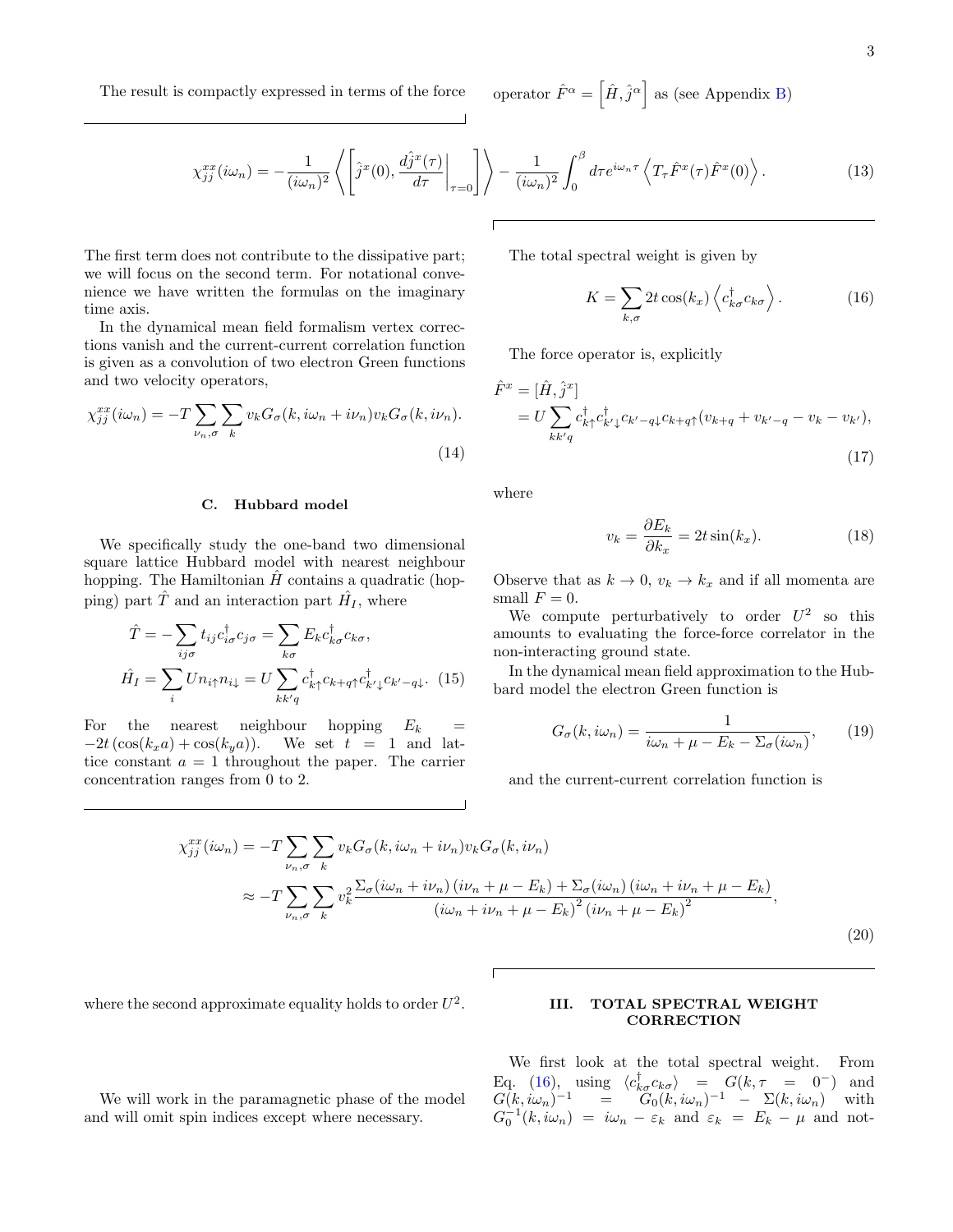ing that the frequency sum is absolutely convergent, we obtain

<span id="page-3-1"></span>
$$
K = 2T \sum_{\omega_n} \sum_k \frac{\partial^2 E_k}{\partial k_x^2} G(k, i\omega_n)
$$
  
= 
$$
2T \sum_{\omega_n} \sum_k \frac{\partial^2 E_k}{\partial k_x^2} \left( G_0(k, i\omega_n) + \Sigma(k, i\omega_n) G_0^2(k, i\omega_n) \right)
$$
  
(21)

where the factor of 2 comes from spin and  $T$  represents temperature.  $\Sigma \sim U^2$  at small U so the second term of Eq. [\(21\)](#page-3-1) gives the spectral weight correction  $\delta K$  to order  $U^2$ . In performing the sum the double pole arising from the  $G_0^2$  has to be handled with care. We find (see Appendix [A](#page-6-1) for the details) that the exact perturbative result is

<span id="page-3-3"></span>
$$
\delta K = U^2 \sum_{kk'q} \frac{(1 - f(\varepsilon_k))(1 - f(\varepsilon_{k'}))f(\varepsilon_{k+q})f(\varepsilon_{k'-q})}{(\varepsilon_k + \varepsilon_{k'} - \varepsilon_{k+q} - \varepsilon_{k'-q})^2} \times (T_k + T_{k'} - T_{k+q} - T_{k'-q}),
$$
\n(22)

and the DMFT approximation is

<span id="page-3-2"></span>
$$
\delta K_{DMFT} = U^2 \sum_{kk'qq'} \frac{(1 - f(\varepsilon_k))(1 - f(\varepsilon_{k'}))f(\varepsilon_q)f(\varepsilon_{q'})}{(\varepsilon_k + \varepsilon_{k'} - \varepsilon_q - \varepsilon_{q'})^2} \times (T_k + T_{k'} - T_q - T_{q'}).
$$
\n(23)

where  $T_k = \frac{\partial^2 \varepsilon_k}{\partial L^2}$  $\frac{\partial^2 \varepsilon_k}{\partial k_x^2}$  and  $f(\varepsilon_k) = \frac{1}{e^{\beta \varepsilon_k} + 1}$  is the Fermi function, here evaluated at  $T = 0$ .

Notice the similarity between Eq. [\(23\)](#page-3-2) and Eq. [\(22\)](#page-3-3). The only difference is that in the DMFT expression, the momentum conservation is relaxed so one has a sum over four independent momenta.

We have evaluated Eqs.  $(22)$  and  $(23)$  numerically using Monte Carlo integration with  $10<sup>7</sup>$  points. Results are shown in Fig. [1.](#page-3-4) We can see that the total spectral weight correction is almost the same in the two methods.

The very close correspondence of the two results shows the accuracy of DMFT in calculating local expectation values even in the two dimensional case. Note in particular that in the very low density limit the two expressions are indistinguishable on the scale of the main panel, both vanishing  $\sim n^2$  although with slightly different coefficients (see inset). This correspondence shows that the  $n \to 0$  limit of the Hubbard model is not precisely a Galilean invariant theory. Although the dispersion for electrons near the Fermi level approaches  $k^2$ , the correction to the total kinetic energy scales in the same way as any other local interaction effect, namely  $\sim n^2$ . If the theory approached a truly Galilean-invariant theory we would expect the correction to vanish has a higher power of n.



<span id="page-3-4"></span>FIG. 1. Main panel: total spectral weight correction as a function of density obtained by numerical integration of Eqs.  $(22)$  and  $(23)$ . The upper left inset shows the low density dependence of total spectral weight correction as a function of  $n^2$  and the inset in the middle shows the renormalized difference  $\Delta$  between two curves which is defined as  $\Delta = (\delta K_{perturb} - \delta K_{DMFT})/\delta K_{perturb}.$ 

### <span id="page-3-0"></span>IV. CONDUCTIVITY AT NONZERO FREQUENCY

We evaluate  $\Gamma$  from Eq. [\(12\)](#page-1-5) and then compute the conductivity from Eq.  $(9)$ . Using Eq.  $(17)$  for the force operator, we get (see Appendix  $\overline{B}$  $\overline{B}$  $\overline{B}$  for details) at zero temperature and positive frequency

<span id="page-3-5"></span>
$$
Re\sigma(\omega) = U^2 \frac{\pi}{\omega^3} \sum_{kk'q} f(\varepsilon_k) f(\varepsilon_{k'}) (1 - f(\varepsilon_{k'-q})) (1 - f(\varepsilon_{k+q}))
$$
  
 
$$
\times (v_{k+q} + v_{k'-q} - v_k - v_{k'})^2 \delta(\omega + \varepsilon_k + \varepsilon_{k'} - \varepsilon_{k'-q} - \varepsilon_{k+q}).
$$
  
(24)

For the purposes of numerical evaluation it is convenient to rewrite Eq.  $(24)$  as

$$
Re\sigma(\Omega) = \frac{2U^2}{\pi\Omega^3} \sum_{q} \int_{-\Omega}^{0} d\omega \left[ B^{(2)}(q,\omega+\Omega)B^{(0)}(-q,-\omega) + B^{(1)}(q,\omega+\Omega)B^{(1)}(-q,-\omega) \right].
$$
\n(25)

where

$$
B^{\alpha}(q,\omega) = -\pi \sum_{k} (f(\varepsilon_{k}) - f(\varepsilon_{k+q})) \delta(\omega + \varepsilon_{k} - \varepsilon_{k+q}) (v_{k+q} - v_{k})^{\alpha},
$$
  

$$
\alpha = 0, 1, 2.
$$
 (26)

We evaluate  $B^{\alpha}(q,\omega)$  by analytically implementing the delta function and performing the remaining integral via a standard trapezoid rule. Then we calculate the convolution to obtain the conductivity.

The DMFT conductivity is obtained from Eq. [\(20\)](#page-2-3). Continuing to real frequency we obtain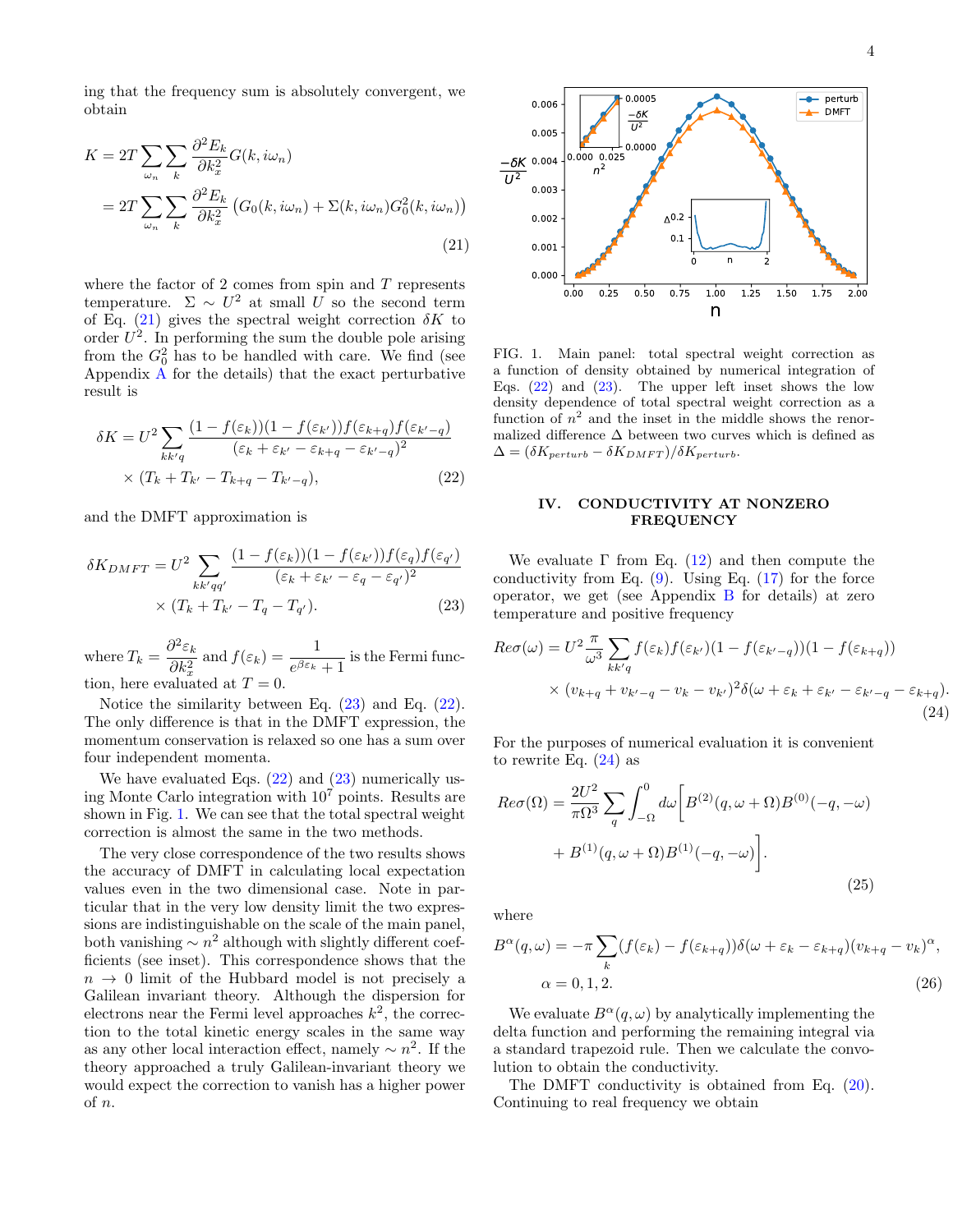

<span id="page-4-0"></span>FIG. 2. Optical conductivity for different chemical potential for the perturbative (solid blue) and DMFT (dashed yellow) cases. The inset in (a) shows the conductivity for half filled case multiplied by frequency.

$$
Im \chi_{jj}^{xx}(\omega) = 2 \sum_{k} \left(\frac{\partial \varepsilon_{k}}{\partial k_{x}}\right)^{2} \int \frac{dy}{\pi} (f(y) - f(y + \omega)) \frac{\Sigma''(y + \omega)}{(y + \omega - \epsilon_{k} - \Sigma'(y + \omega))^{2} + (\Sigma''(y + \omega))^{2}} \times \frac{\Sigma''(y)}{(y - \epsilon_{k} - \Sigma'(y))^{2} + (\Sigma''(y))^{2}}.
$$
\n(27)

.

We assume that the imaginary part of the self energy is small so we approximate the two Lorentzian above as Dirac delta function. After calculations (details in Appendix  $C$ , we get at zero temperature and positive frequency,

<span id="page-4-1"></span>
$$
Re\sigma(\omega) = U^2 \frac{\pi}{\omega^3} \sum_{kk'p_1p_2} f(\varepsilon_k) f(\varepsilon_{k'}) (1 - f(\varepsilon_{p_1}))(1 - f(\varepsilon_{p_2}))
$$
  
 
$$
\times \delta(\varepsilon_k + \varepsilon_{k'} + \omega - \varepsilon_{p_1} - \varepsilon_{p_2}) \left[ v_k^2 + v_{k'}^2 + v_{p_1}^2 + v_{p_2}^2 \right].
$$
 (28)

As in the expression for  $\delta K$ , the perturbative and DMFT approximation differ only by a relaxation of momentum conservation, which causes the cross terms in the matrix element to vanish in the DMFT expression.

Fig. [2](#page-4-0) presents a detailed comparison between the perturbative and DMFT results for the conductivity. At high frequency the two methods give almost identical conductivities while at low frequency differences are evident. The differences are larger for lower  $\mu$ , becoming qualitative for  $\mu < -2t$ . At  $\mu = 0$  a qualitatively different low frequency behavior is also evident.

First focus on the exact perturbative case. We can see that when the chemical potential is larger than  $-2t$  (or equivalently  $k_F > G/4$  as in panel (b) the conductivity tends to a non-zero constant as  $\omega$  goes to zero. When the chemical potential is smaller than  $-2t$  as in panel (d) the conductivity vanishes at low frequency, with the first correction  $\sim \omega^2$ . This behavior was previously noted by Rosch and Howell [\[11\]](#page-11-5), who showed that at small chemical potential only cooper channel scattering (from  $k, -k$ to  $q, -q$ ) is allowed. This zero crystal momentum process cannot degrade the long time limit of the current but because the current is not equivalent to the momentum in a lattice model, the current will have time dependence at shorter times, leading to the  $\omega^2$  behavior. However for  $-2t < \mu < 2t$  Umklapp scattering processes in which after translation by a reciprocal lattice vector a pair of electrons can scatter across the Fermi surface may occur (see Fig. [3\)](#page-5-1); these processes change the momentum of the system, resulting in a nonzero conductivity in the zero frequency limit. Notice that these are the results of order  $U^2$ . If we go to order  $U^4$  which involves four particle processes, then the threshold for Umklapp scattering is much smaller.

In the DMFT case, we can see that at all  $\mu$  the conductivity remains nonzero as  $\omega$  goes to zero except around the half filled case. This is due to the lack of vertex corrections in DMFT, in other words, in DMFT all scattering can relax the current: the DMFT calculation does not capture the effective Galilean invariance emerging at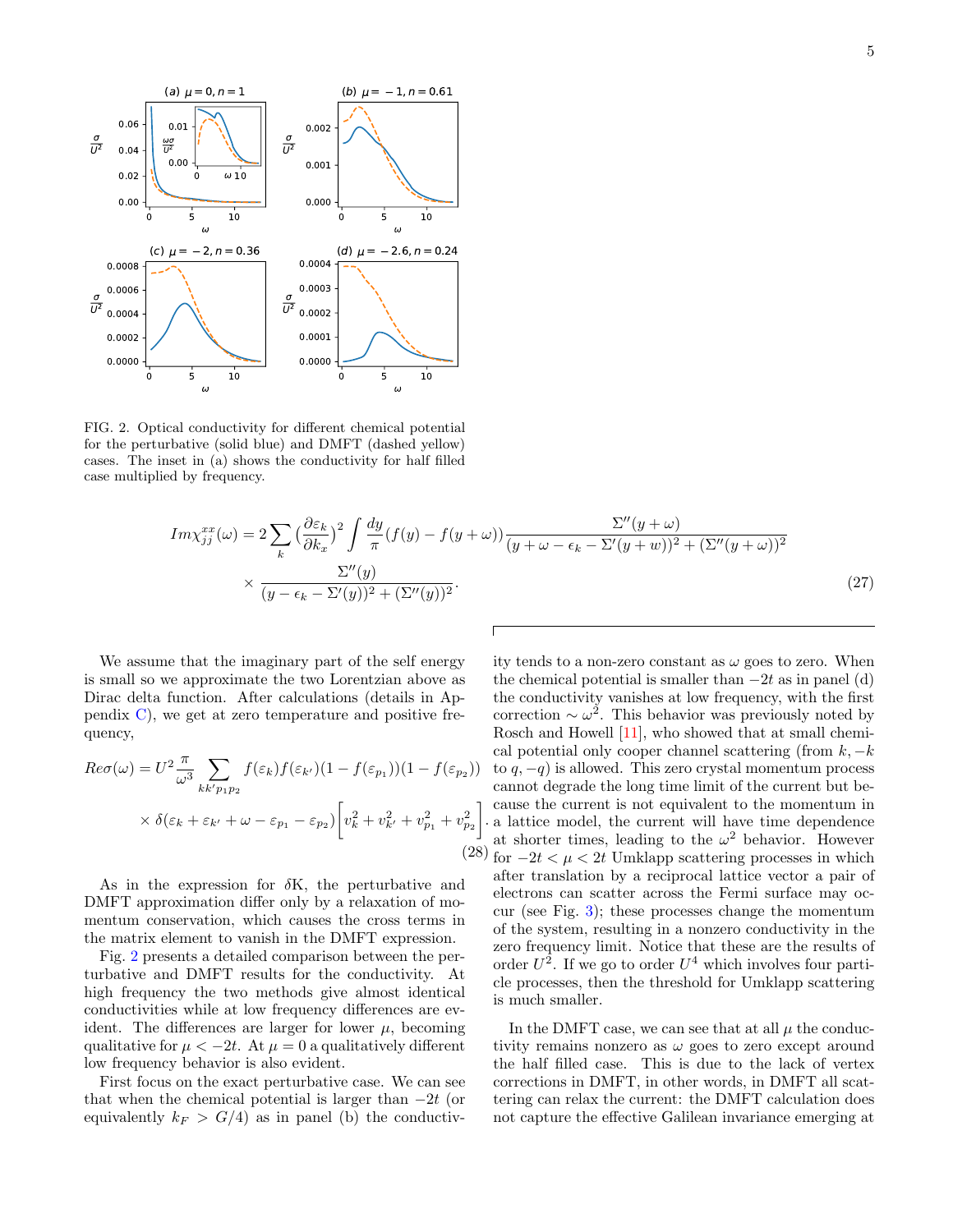

<span id="page-5-1"></span>FIG. 3. (a) When the chemical potential  $\mu < -2t$ , there's no Umklapp scattering at low frequency. (b) When  $-2t < \mu < 2t$ Umklapp scattering is allowed at low frequency.

low densities.

Now we look at the  $\mu = 0$  case which corresponds to half filling. To better characterize the behaviour of the conductivity at low frequency we plot  $\omega\sigma(\omega)$  in the inset of Fig. [2.](#page-4-0) We can see that for the perturbative case  $\omega\sigma$  is weakly increasing as  $\omega \to 0$ . This divergence arises from the van Hove and nesting properties of the nearest neighbor Hubbard model, and is cut off at low frequency by the spin density wave gap that arises from the nesting. At half filling DMFT disagrees with the perturbative calculation because the momentum average wipes out the effects arising from nesting and Van Hove, leading to an underestimate of the scattering rate.

To further document the origin of the effect, we add a next nearest neighbour hopping  $t'$  to our tight binding model so the dispersion relation becomes  $E_k =$  $-2t\cos(k_x) - 2t\cos(k_y) - 4t'\cos(k_x)\cos(k_y)$  and at half filling the perfect nesting is destroyed and the energy of the Van hove point is shifted. Fig. [4](#page-5-2) shows the optical conductivity for this case for the same carrier densities as Fig. [2.](#page-4-0) We can see that now for half filling at low frequency the conductivity approaches a nonzero constant.

#### <span id="page-5-0"></span>V. DRUDE WEIGHT

Fig. [5](#page-6-2) shows the Drude weight  $K_D$  defined in Eq. [\(7\)](#page-1-7).  $K_D$  characterizes the fraction of the carriers that are freely accelerated by an electric field at  $T = 0$ . For most of the carrier concentration range the differences between the DMFT and exact perturbative calculations are not large, but two features of the results are noteworthy.

Near half filling the suppression of the Drude weight is greater in the exact perturbative calculation than in the DMFT calculation. This may be understood as a precursor of the spin density wave state. In the exact perturbative calculation the spectral weight in the non-zero frequency calculation diverges at least logarithmically (as follows from the  $\approx \omega^{-1}$  divergence of the conductivity shown in Fig. [2\)](#page-4-0), implying an infinite renormalization of the Drude weight. The divergence is cut off by the spin



<span id="page-5-2"></span>FIG. 4. Optical conductivity for the same carrier densities as in Fig. [2](#page-4-0) but with  $t' = 0.1$  for the perturbative (solid blue) and DMFT (dashed yellow) cases.

density wave gap which is itself exponentially small in  $t/U$ .

Near the empty band the suppression of the Drude weight is much less in the exact perturbative calculation than in the DMFT calculation. Close comparison of the insets to Figs. [1](#page-3-4) and [5](#page-6-2) shows that while in the DMFT calculation the change to  $K_D$  is about three times the change in  $K$ , in the exact perturbative calculation the change to  $K_D$  is only about 20% larger than the change in  $K$ . If we define an effective low energy theory in which the Drude weight is  $K_D = K(U) \frac{m}{m^*} (1 + F_{1S}/2)$  then the results would indicate that the effective theory, while not quite Galilean-invariant, is close to being so. In this sense the theory develops an emergent Galilean invariance.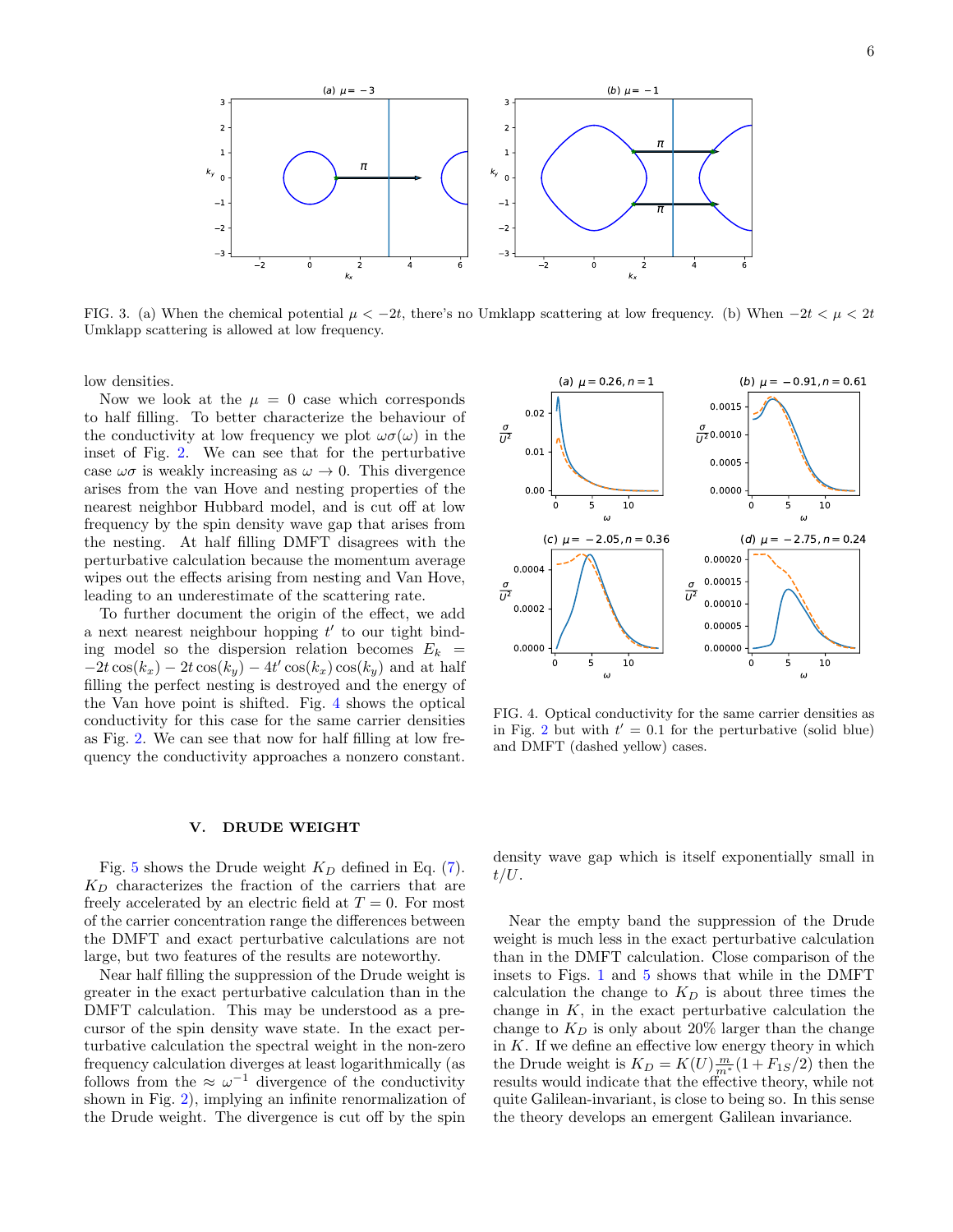

<span id="page-6-2"></span>FIG. 5. Main panel: Drude weight correction as a function of density. The upper left inset shows the low density dependence of Drude weight correction as a function of  $n^2$  and the upper right inset shows the renormalized difference between two curves  $\Delta = (\delta K_{D_{perturb}} - \delta K_{D_{DMFT}})/\delta K_{D_{perturb}}$ . Note that in the exact calculation  $-\delta K_{D_{perturb}} / U^2$  diverges as  $n \to 1$ .

### <span id="page-6-0"></span>VI. CONCLUSION

The single site dynamical mean field approximation is based on a severe locality approximation; in view of the considerable success of the method it is of interest to critically examine the accuracy of the approximation. In this paper we have considered the question in the context of the optical conductivity, a response function which in certain cases–in particular for a Galilean-invariant or nearly Galilean invariant situation– is crucially controlled by non-locality, and for the two dimensional Hubbard model, far from the limit of infinite dimensionality where dynamical mean field theory is strictly valid. Our analysis was based on the availability of exact perturbative results for the frequency dependence of the  $T = 0$  conductivity.

We found that over relatively wide ranges of density the dynamical mean field approximation gives semiquantitatively accurate (within  $\sim 20\%$ ) results. The two exceptions are very near to half filling in the perfectly nested model, where the momentum averaging inherent in the DMFT approximation leads to an underestimate of the effects of the nesting on the electron scattering, and at relatively low densities where an approximate kind of Galilean invariance emerges, leading to a substantial difference between the scattering processes that give an electron lifetime and the scattering processes that can degrade a current. We observe that in general in a lattice model such as the Hubbard model, high frequency scattering processes are sensitive to the lattice and can degrade the current, but at low density, low frequency processes cannot degrade the current (see Figs. [2](#page-4-0) and [3\)](#page-5-1). For this reason at low densities the exact low frequency conductivity differs substantially from the predictions of the DMFT approximation, in particular vanishing as frequency tends to zero. This behavior may be viewed as an effective Galilean invariance of the low energy theory, at low dopings. The presence of high frequency conductivity, however, means that even in the low density limit, the Landau parameter  $F_{1S}$ , while significantly different from zero, is not quite equal to  $m^*/m$ .

The results presented here were obtained in the weak interaction limit at  $T = 0$  of a two dimensional model. Extension to three dimension and to stronger interactions would be of interest. An important open question is the temperature dependence of the resistivity. The methods introduced here are not directly applicable at  $T \neq 0$ , but the results do imply constraints on a  $T > 0$  theory, and it is an important open question question whether the force force correlation function considered here can be resummed to obtain a theory of the temperature dependence.

#### ACKNOWLEDGMENTS

A. M., Z. S. and A. J. M. acknowledge support from the US Department of Energy (DOE), Office of Science, Basic Energy Sciences (BES), under award no. DE-SC0018426.

# <span id="page-6-1"></span>Appendix A: Total spectral weight

In this section we present the details of the derivation of Eqs. [\(22\)](#page-3-3), [\(23\)](#page-3-2) of the main text. Evaluating the self energies as described below we find that Eq. [\(21\)](#page-3-1) may be written for both the perturbative and DMFT cases as

$$
\delta K = 2U^2 \sum_{k,p_1,p_2,p_3} T \sum_{\omega_n} \frac{\frac{\partial^2 \varepsilon_k}{\partial k_x^2} S_{k,p_1,p_2,p_3}}{(i\omega_n - \varepsilon_k)^2 (i\omega_n + \varepsilon_{p_3} - \varepsilon_{p_1} - \varepsilon_{p_2})},\tag{A1}
$$

where S is a combination of Fermi functions and (in the perturbative case) momentum conserving  $\delta$  functions.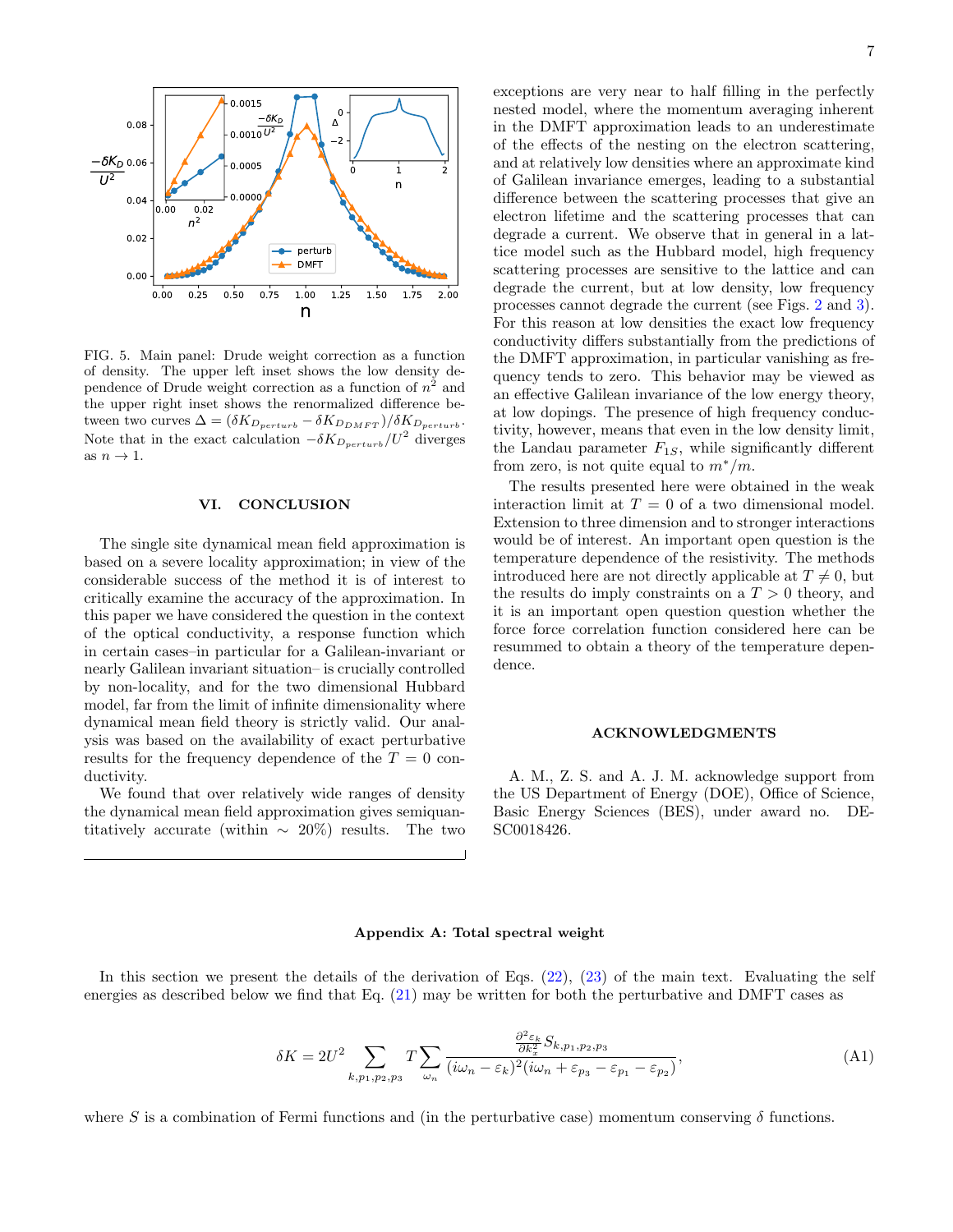Evaluating the Matsubara sum in the standard way, taking into account the double pole gives

$$
\delta K = 2U^2 \sum_{k, p_1, p_2, p_3} \frac{\frac{\partial^2 \varepsilon_k}{\partial k_x^2} S_{k, p_1, p_2, p_3} (f(\varepsilon_{p_1} + \varepsilon_{p_2} - \varepsilon_{p_3}) - f(\varepsilon_k))}{(\varepsilon_k + \varepsilon_{p_3} - \varepsilon_{p_1} - \varepsilon_{p_2})^2} + 2 \sum_k \frac{\partial^2 \varepsilon_k}{\partial k_x^2} Re\left[\Sigma(k, \varepsilon_k)\right] \frac{df(z)}{dz}\Big|_{z=\varepsilon_k}.\tag{A2}
$$

The second term may be interpreted as the leading correction to the difference between the kinetic energy evaluated in a noninteracting theory using the bare Fermi surface  $E_k = \mu$  and using the renormalized Fermi surface  $E_k$  +  $Re\Sigma(k,0) = \mu$ . To see this more concretely, note that the square lattice symmetry means we may replace  $\frac{\partial^2 \varepsilon_k}{\partial k^2}$  $\partial k_x^2$ by 1

 $\frac{1}{2}(\frac{\partial^2 \varepsilon_k}{\partial k_x^2}$  $\partial k_x^2$  $+\frac{\partial^2 \varepsilon_k}{\partial t^2}$  $\partial k_y^2$  $) = -\frac{1}{2}$  $\frac{1}{2}E_k = -\frac{\mu}{2}$  $\frac{\mu}{2}$  where the last equality follows from the  $T \to 0$  limit of  $df/dz$ . The term is then recognized as the order  $U^2$  change in particle density n if the calculation is performed at fixed  $\mu$ . If the calculation is instead performed at fixed particle density the chemical potential must be adjusted in a way that compensates for

this term., which we will ignore henceforth. We now turn to the other factors. The self energy  $\Sigma$  is given by the standard convolution of three bare Green

functions,

$$
\Sigma_{\sigma}(k, i\Omega_n) = -U^2 T^2 \sum_{\omega_1 \omega_2} \sum_{p_1} \sum_{p_2} G^0_{-\sigma}(p_1, i\omega_1) G^0_{\sigma}(p_2, i\omega_2) G^0_{-\sigma}(p_1 + p_2 - k, i\omega_1 + i\omega_2 - i\Omega_n).
$$
\n(A3)

Evaluating in the standard way we obtain

$$
\Sigma(k,i\omega_n) = U^2 \sum_{p_1p_2} \frac{f(\varepsilon_{p_1+p_2-k})(1 - f(\varepsilon_{p_1}))(1 - f(\varepsilon_{p_2})) + (1 - f(\varepsilon_{p_1+p_2-k}))f(\varepsilon_{p_1})f(\varepsilon_{p_2})}{\varepsilon_{p_1+p_2-k} + i\omega_n - \varepsilon_{p_1} - \varepsilon_{p_2}},
$$

so that

$$
S_{k,p_1,p_2,p_3} = (f(\varepsilon_{p_3})(1 - f(\varepsilon_{p_1}))(1 - f(\varepsilon_{p_2})) + (1 - f(\varepsilon_{p_3}))f(\varepsilon_{p_1})f(\varepsilon_{p_2}))\,\delta_{p_3 + k - p_1 - p_2} \tag{A4}
$$

for the perturbative case.

Combining the Fermi functions using equations such as

<span id="page-7-2"></span>
$$
f(\varepsilon_{p_1+p_2-k})(1-f(\varepsilon_{p_2}))(1-f(\varepsilon_{p_1}))+ (1-f(\varepsilon_{p_1+p_2-k}))f(\varepsilon_{p_1})f(\varepsilon_{p_2}) = \frac{e^{\beta \varepsilon_{p_1+p_2-k}}(1+e^{\beta(\varepsilon_{p_1}+\varepsilon_{p_2}-\varepsilon_{p_1+p_2-k})})}{(1+e^{\beta \varepsilon_{p_1+p_2-k}})(1+e^{\beta \varepsilon_{p_2}})(1+e^{\beta \varepsilon_{p_2}})}
$$

and rearranging, this gives Eq. [\(22\)](#page-3-3).

In the DMFT approximation, we have (correct only when interaction is weak)

$$
\Sigma(i\omega_n) = \sum_{k} \Sigma(k, i\omega_n)
$$
  
= 
$$
U^2 \sum_{p_1p_2p_3} \frac{f(\varepsilon_{p_3})(1 - f(\varepsilon_{p_1}))(1 - f(\varepsilon_{p_2})) + (1 - f(\varepsilon_{p_3}))f(\varepsilon_{p_1})f(\varepsilon_{p_2})}{\varepsilon_{p_3} + i\omega_n - \varepsilon_{p_1} - \varepsilon_{p_2}},
$$
 (A5)

so that

$$
S_{k,p_1,p_2,p_3} = f(\varepsilon_{p_3})(1 - f(\varepsilon_{p_1}))(1 - f(\varepsilon_{p_2})) + (1 - f(\varepsilon_{p_3}))f(\varepsilon_{p_1})f(\varepsilon_{p_2}).
$$
\n(A6)

Similar steps give Eq. [\(23\)](#page-3-2).

#### <span id="page-7-0"></span>Appendix B: Perturbative optical conductivity

The current-current correlation function is

<span id="page-7-1"></span>
$$
\chi_{jj}^{xx}(i\omega_n) = \int_0^\beta d\tau e^{iw_n\tau} \langle T_\tau \hat{j}^x(\tau) \hat{j}^x(0) \rangle
$$
  
= 
$$
\frac{1}{i\omega_n} \langle \hat{j}^x(\beta) \hat{j}^x(0) - \hat{j}^x(0) \hat{j}^x(0) \rangle - \frac{1}{i\omega_n} \int_0^\beta d\tau e^{i\omega_n\tau} \langle T_\tau \frac{d\hat{j}^x(\tau)}{d\tau} j^x(0) \rangle.
$$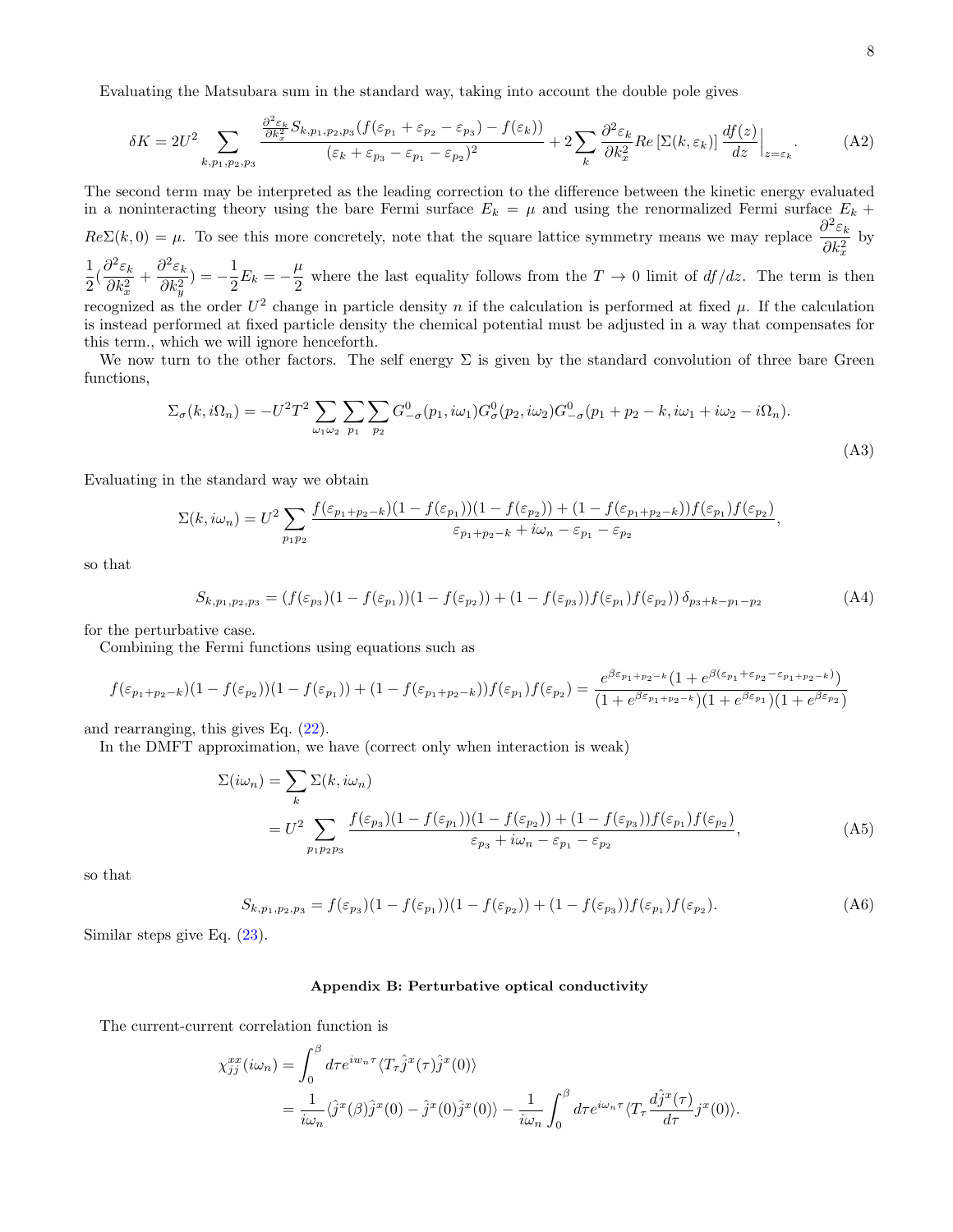The first term is zero because it's equal to  $-\langle [\hat{j}^x, \hat{j}^x] \rangle$  and is the commutator of current with itself. Using time translational invariance we have

$$
\langle T_{\tau} \frac{d\hat{j}^x(\tau)}{d\tau} \hat{j}^x(0) \rangle = \langle T_{\tau} \frac{d\hat{j}^x(\tau')}{d\tau'} \bigg|_{\tau'=0} \hat{j}^x(-\tau) \rangle.
$$

Now integrate by parts,

$$
\chi_{jj}^{xx}(i\omega_n) = -\frac{1}{(i\omega_n)^2} \langle \left[\hat{j}^x(0), \frac{d\hat{j}^x(\tau)}{d\tau}\right]_{\tau=0} \rangle + \frac{1}{(i\omega_n)^2} \int_0^\beta e^{i\omega_n \tau} \langle T_\tau \frac{d\hat{j}^x(\tau')}{d\tau'} \Big|_{\tau'=0} \frac{d\hat{j}^x(-\tau)}{d\tau} \rangle
$$
  
= 
$$
-\frac{1}{(i\omega_n)^2} \int_0^\beta d\tau e^{i\omega_n \tau} \langle T_\tau \frac{d\hat{j}^x(\tau)}{d\tau} \frac{d\hat{j}^x(\tau')}{d\tau'} \Big|_{\tau'=0} \rangle.
$$
 (B1)

The term which contains the commutator of  $\hat{j}^x(0)$  and  $\frac{d\hat{j}^x(\tau)}{d\tau}$  is just a constant and doesn't contribute to the imaginary part of  $\chi_{jj}^{xx}(i\omega_n)$ .

Evaluating the time-ordering product (keeping to second order) in Eq. [\(B1\)](#page-7-1) we get

$$
- \sum_{kk'q \, mnp} \int_{0}^{\beta} d\tau e^{i\omega_{n}\tau} \langle T_{\tau} c_{k\uparrow}^{\dagger}(\tau) c_{k'\downarrow}^{\dagger}(\tau) c_{k'-q\downarrow}(\tau) c_{k+q\uparrow}(\tau) c_{m\uparrow}^{\dagger}(\theta) c_{n\downarrow}^{\dagger}(\theta) c_{n-p\downarrow}(\theta) c_{m+p\uparrow}(\theta) \rangle_{0}
$$
  
\n
$$
\times (T_{k+q} + T_{k'-q} - T_{k} - T_{k'}) (T_{m+p} + T_{n-p} - T_{m} - T_{n})
$$
  
\n
$$
= \int_{0}^{\beta} d\tau e^{i\omega_{n}\tau} \sum_{kk'q} G_{\uparrow}^{0}(k, -\tau) G_{\downarrow}^{0}(k', -\tau) G_{\downarrow}^{0}(k' - q, \tau) G_{\uparrow}^{0}(k + q, \tau) (T_{k+q} + T_{k'-q} - T_{k} - T_{k'})^{2}
$$
  
\n
$$
= \sum_{kk'q} \int_{0}^{\beta} d\tau e^{i\omega_{n}\tau} e^{\varepsilon_{k}\tau} e^{\varepsilon_{k'}\tau} e^{-\varepsilon_{k'-q}\tau} e^{-\varepsilon_{k+q}\tau} f(\varepsilon_{k}) f(\varepsilon'_{k}) (1 - f(\varepsilon_{k'-q})) (1 - f(\varepsilon_{k+q}))
$$
  
\n
$$
\times (T_{k+q} + T_{k'-q} - T_{k} - T_{k'})^{2}.
$$

Performing the integral over imaginary time, we obtain

$$
\chi_{jj}^{xx}(i\omega_n) = U^2 \frac{1}{(iw_n)^2} \sum_{kk'q} \frac{e^{\beta(\varepsilon_k + \varepsilon_{k'} - \varepsilon_{k'-q} - \varepsilon_{k+q})} - 1}{i\omega_n + \varepsilon_k + \varepsilon_k' - \varepsilon_{k'-q} - \varepsilon_{k+q}} f(\varepsilon_k) f(\varepsilon_{k'}) (1 - f(\varepsilon_{k'-q})) (1 - f(\varepsilon_{k+q}))
$$
  
 
$$
\times (T_{k+q} + T_{k'-q} - T_k - T_{k'})^2.
$$
 (B2)

Carrying out analytic continuation  $iw_n \to w + i\delta$  and taking the imaginary part of  $\chi_{jj}$ , we get

$$
Im \chi_{jj}^{xx}(\omega) = U^2 \frac{-\pi}{w^2} \sum_{kk'q} (e^{\beta(\varepsilon_k + \varepsilon_{k'} - \varepsilon_{k'-q} - \varepsilon_{k+q})} - 1) f(\varepsilon_k) f(\varepsilon_{k'}) (1 - f(\varepsilon_{k'-q})) (1 - f(\varepsilon_{k+q}))
$$
  
 
$$
\times (T_{k+q} + T_{k'-q} - T_k - T_{k'})^2 \delta(\omega + \varepsilon_k + \varepsilon_{k'} - \varepsilon_{k'-q} - \varepsilon_{k+q}). \tag{B3}
$$

Using the relation  $\text{Re}\sigma(\omega) = \frac{\text{Im}\chi_{jj}^{xx}(\omega)}{(\omega)}$  $\frac{\partial f}{\partial y}$  at finite frequency, we have

$$
Re\sigma(\omega) = U^2 \frac{-\pi}{\omega^3} \sum_{kk'q} (e^{\beta(\varepsilon_k + \varepsilon_{k'} - \varepsilon_{k'-q} - \varepsilon_{k+q})} - 1) f(\varepsilon_k) f(\varepsilon_{k'}) (1 - f(\varepsilon_{k'-q})) (1 - f(\varepsilon_{k+q}))
$$
  
 
$$
\times (T_{k+q} + T_{k'-q} - T_k - T_{k'})^2 \delta(\omega + \varepsilon_k + \varepsilon_{k'} - \varepsilon_{k'-q} - \varepsilon_{k+q}). \tag{B4}
$$

Then take the zero temperature limit and focus on positive frequency, we get Eq. [\(24\)](#page-3-5). Diagrammatically we are just evaluating the convolution of two bubbles, as shown in Fig. [6.](#page-9-1)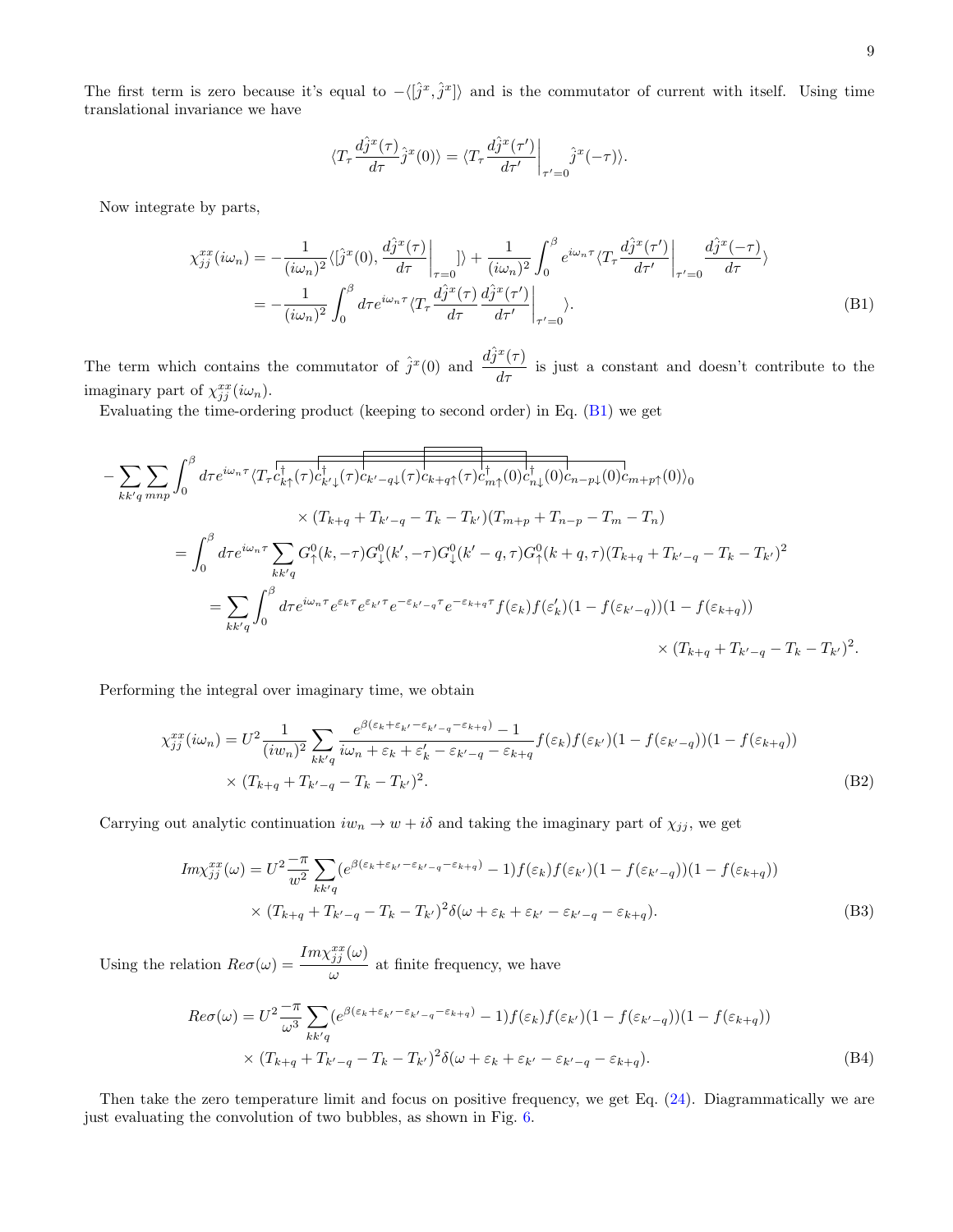

FIG. 6. Convolution of two bubbles.

# <span id="page-9-0"></span>Appendix C: Optical conductivity under DMFT

<span id="page-9-1"></span>Using the spectral weight representation, we have

$$
\chi_{jj}^{xx}(i\omega_n) = -2\sum_{k} \left(\frac{\partial \varepsilon_k}{\partial k_x}\right)^2 T \sum_{\nu_n} \int \frac{dx}{\pi} \frac{ImG(k, x)}{i\omega_n + i\nu_n - x} \int \frac{dy}{\pi} \frac{ImG(k, y)}{i\nu_n - y}
$$

$$
= -2\sum_{k} \left(\frac{\partial \varepsilon_k}{\partial k_x}\right)^2 \int \frac{dx}{\pi} \frac{dy}{\pi} \frac{ImG(k, x)ImG(k, y)}{i\omega_n + y - x} (f(y) - f(x)).
$$
(C1)

Then we take the imaginary part,

$$
Im\chi_{jj}^{xx}(\omega) = 2\sum_{k} \left(\frac{\partial \varepsilon_{k}}{\partial k_{x}}\right)^{2} \int dx \frac{dy}{\pi} ImG(k, x) ImG(k, y) (f(y) - f(x))\delta(\omega + y - x)
$$
  
\n
$$
= 2\sum_{k} \left(\frac{\partial \varepsilon_{k}}{\partial k_{x}}\right)^{2} \int \frac{dy}{\pi} ImG(k, y + \omega) ImG(k, y) (f(y) - f(y + \omega))
$$
  
\n
$$
= 2\sum_{k} \left(\frac{\partial \varepsilon_{k}}{\partial k_{x}}\right)^{2} \int \frac{dy}{\pi} (f(y) - f(y + \omega)) \frac{\Sigma''(y + \omega)}{(y + \omega - \epsilon_{k} - \Sigma'(y + \omega))^{2} + (\Sigma''(y + \omega))^{2}}
$$
  
\n
$$
\times \frac{\Sigma''(y)}{(y - \varepsilon_{k} - \Sigma'(y))^{2} + (\Sigma''(y))^{2}}.
$$
 (C2)

We introduce  $I(x) = \sum$ k  $\delta(x-\varepsilon_k)$  $\left(\frac{\partial \varepsilon_k}{\partial t}\right)$  $\partial k_x$ )<sup>2</sup> and approximate Lorentzian as Dirac delta functions. The real part of the conductivity is

$$
Re\sigma(\omega) = -2 \int dy \int dx \frac{f(y) - f(y + \omega)}{\omega} I(x) \left[ \delta(y + \omega - x) \frac{\Sigma''(y)}{\omega^2} + \frac{\Sigma''(y + \omega)}{\omega^2} \delta(y - x) \right]
$$
  
= 
$$
\frac{-2}{\omega^3} \int dy (f(y) - f(y + \omega)) [I(y + \omega)\Sigma''(y) + \Sigma''(y + \omega)I(y)].
$$
 (C3)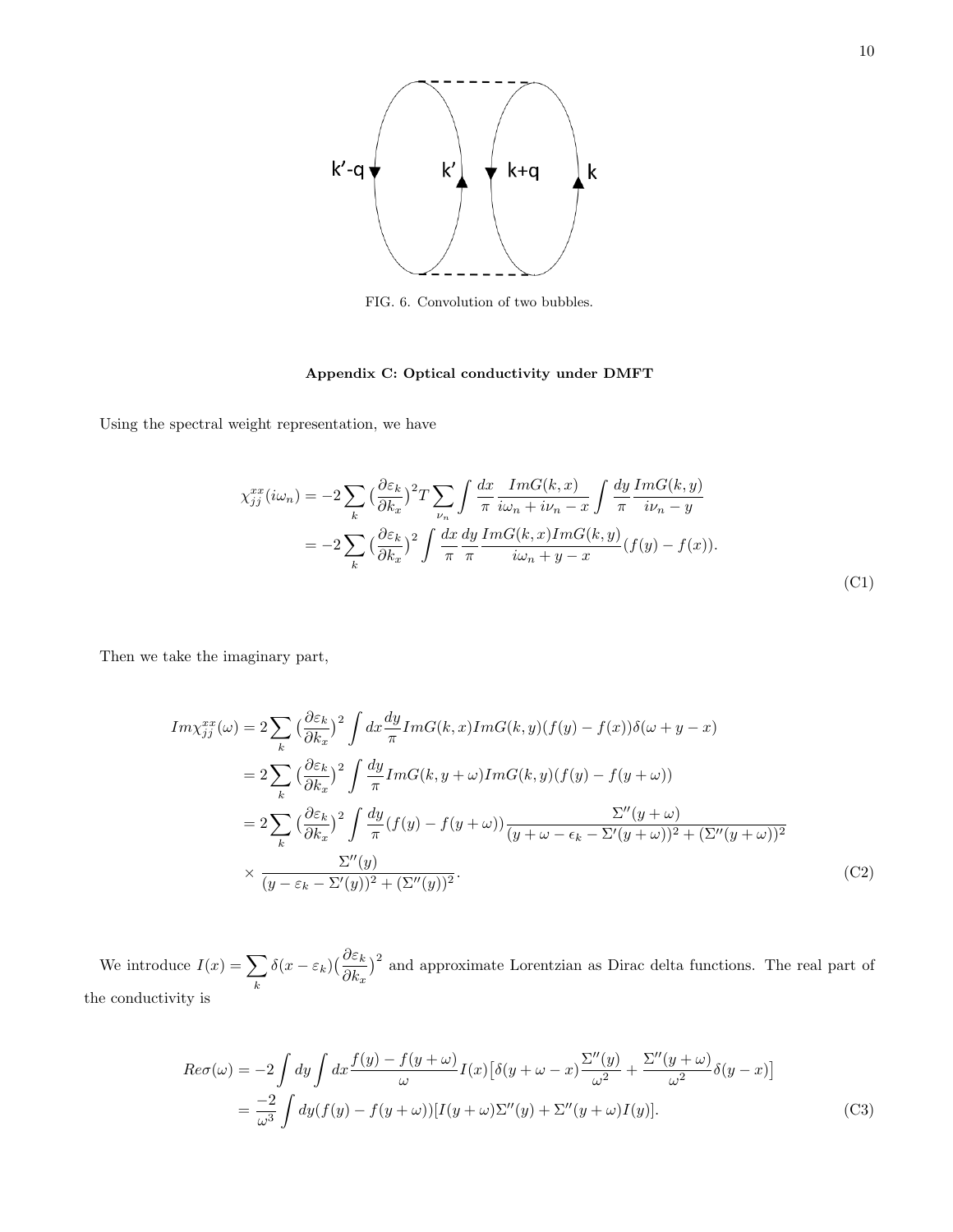Using the second order self energy Eq.  $(A5)$ , we have

$$
Re\sigma(\omega) = U^{2} \frac{2\pi}{\omega^{3}} \int dy(f(y) - f(y + \omega)) \sum_{kk'p_{1}p_{2}} \delta(y + \omega - \varepsilon_{k}) \left(\frac{\partial \varepsilon_{k}}{\partial k_{x}}\right)^{2} \delta(\varepsilon_{k'} + y - \varepsilon_{p_{1}} - \varepsilon_{p_{2}})
$$
  
\n
$$
\times [f(\varepsilon_{k'})(1 - f(\varepsilon_{p_{1}}))(1 - f(\varepsilon_{p_{2}})) + (1 - f(\varepsilon_{k'}))f(\varepsilon_{p_{1}})f(\varepsilon_{p_{2}})]
$$
  
\n
$$
+ U^{2} \frac{2\pi}{\omega^{3}} \int dy(f(y) - f(y + \omega)) \sum_{kk'p_{1}p_{2}} \delta(y - \varepsilon_{k}) \left(\frac{\partial \varepsilon_{k}}{\partial k_{x}}\right)^{2} \delta(\varepsilon_{k}' + y + \omega - \varepsilon_{p_{1}} - \varepsilon_{p_{2}})
$$
  
\n
$$
\times [f(\varepsilon_{k'})(1 - f(\varepsilon_{p_{1}}))(1 - f(\varepsilon_{p_{2}})) + (1 - f(\varepsilon_{k'}))f(\varepsilon_{p_{1}})f(\varepsilon_{p_{2}})]
$$
  
\n
$$
= U^{2} \frac{2\pi}{\omega^{3}} \sum_{kk'p_{1}p_{2}} (f(\varepsilon_{k} - \omega) - f(\varepsilon_{k}))[f(\varepsilon_{k'})(1 - f(\varepsilon_{p_{1}}))(1 - f(\varepsilon_{p_{2}})) + (1 - f(\varepsilon_{k'}))f(\varepsilon_{p_{1}})f(\varepsilon_{p_{2}})]
$$
  
\n
$$
\times \delta(\varepsilon_{k} + \varepsilon_{k'} - \omega - \varepsilon_{p_{1}} - \varepsilon_{p_{2}}) \left(\frac{\partial \varepsilon_{k}}{\partial k_{x}}\right)^{2}
$$
  
\n
$$
+ U^{2} \frac{2\pi}{\omega^{3}} \sum_{kk'p_{1}p_{2}} (f(\varepsilon_{k}) - f(\varepsilon_{k} + \omega))[f(\varepsilon_{k'})(1 - f(\varepsilon_{p_{1}}))(1 - f(\varepsilon_{p_{2}})) + (1 - f(\varepsilon_{k'}))f(\varepsilon_{p_{1}})f(\varepsilon_{p_{2}}
$$

Imposing the delta function, we get

$$
Re\sigma(\omega) = U^2 \frac{2\pi}{\omega^3} \sum_{kk'p_1p_2} \left[ e^{\beta(\varepsilon_k + \varepsilon'_k - \varepsilon_{p_1} - \varepsilon_{p_2})} - 1 \right] f(\varepsilon_k) f(\varepsilon_{k'}) (1 - f(\varepsilon_{p_1})) (1 - f(\varepsilon_{k_2}))
$$
  
\n
$$
\times \delta(\varepsilon_k + \varepsilon_{k'} - \omega - \varepsilon_{p_1} - \varepsilon_{p_2}) \left( \frac{\partial \varepsilon_k}{\partial k_x} \right)^2
$$
  
\n
$$
- U^2 \frac{2\pi}{\omega^3} \sum_{kk'p_1p_2} \left[ e^{\beta(\varepsilon_k + \varepsilon'_k - \varepsilon_{p_1} - \varepsilon_{p_2})} - 1 \right] f(\varepsilon_k) f(\varepsilon_{k'}) (1 - f(\varepsilon_{p_1})) (1 - f(\varepsilon_{k_2}))
$$
  
\n
$$
\times \delta(\varepsilon_k + \varepsilon_{k'} + \omega - \varepsilon_{p_1} - \varepsilon_{p_2}) \left( \frac{\partial \varepsilon_k}{\partial k_x} \right)^2
$$
  
\n(C5)

By changing variables we can combine these two terms above,

$$
Re\sigma(\omega) = U^2 \frac{-2\pi}{\omega^3} \sum_{kk'p_1p_2} \left[ e^{\beta(\varepsilon_k + \varepsilon'_k - \varepsilon_{p_1} - \varepsilon_{p_2})} - 1 \right] f(\varepsilon_k) f(\varepsilon_{k'}) (1 - f(\varepsilon_{p_1})) (1 - f(\varepsilon_{k_2}))
$$
  
 
$$
\times \delta(\varepsilon_k + \varepsilon_{k'} + \omega - \varepsilon_{p_1} - \varepsilon_{p_2}) \left[ \left( \frac{\partial \varepsilon_k}{\partial k_x} \right)^2 + \left( \frac{\partial \varepsilon_{p_1}}{\partial p_1} \right)^2 \right].
$$
 (C6)

 $\Gamma$ 

Taking the zero temperature limit and focus on positive frequency, we obtain Eq. [\(28\)](#page-4-1).

- <span id="page-10-0"></span>[1] A. Georges, G. Kotliar, W. Krauth, and M. J. Rozenberg, Dynamical mean-field theory of strongly correlated fermion systems and the limit of infinite dimensions, [Re](https://doi.org/doi.org/10.1103/RevModPhys.68.13)[views of Modern Physics](https://doi.org/doi.org/10.1103/RevModPhys.68.13) 68, 13 (1996).
- <span id="page-10-1"></span>[2] G. Kotliar, S. Y. Savrasov, K. Haule, V. S. Oudovenko, O. Parcollet, and C. A. Marianetti, Electronic structure calculations with dynamical mean-field theory, [Reviews](https://doi.org/10.1103/RevModPhys.78.865) [of Modern Physics](https://doi.org/10.1103/RevModPhys.78.865) 78, 865 (2006).
- <span id="page-10-2"></span>[3] B. Amadon, F. Lechermann, A. Georges, F. Jollet, T. O. Wehling, and A. I. Lichtenstein, Plane-wave based electronic structure calculations for correlated materials using dynamical mean-field theory and projected local or-

bitals, Phys. Rev. B 77[, 205112 \(2008\).](https://doi.org/10.1103/PhysRevB.77.205112)

- <span id="page-10-3"></span>[4] E. Gull, M. Ferrero, O. Parcollet, A. Georges, and A. J. Millis, Momentum-space anisotropy and pseudogaps: A comparative cluster dynamical mean-field analysis of the doping-driven metal-insulator transition in the twodimensional hubbard model, [Phys. Rev. B](https://doi.org/10.1103/PhysRevB.82.155101) 82, 155101 [\(2010\).](https://doi.org/10.1103/PhysRevB.82.155101)
- [5] J. P. F. LeBlanc, A. E. Antipov, F. Becca, I. W. Bulik, G. K.-L. Chan, C.-M. Chung, Y. Deng, M. Ferrero, T. M. Henderson, C. A. Jiménez-Hoyos, E. Kozik, X.-W. Liu, A. J. Millis, N. V. Prokof'ev, M. Qin, G. E. Scuseria, H. Shi, B. V. Svistunov, L. F. Tocchio, I. S. Tupitsyn,